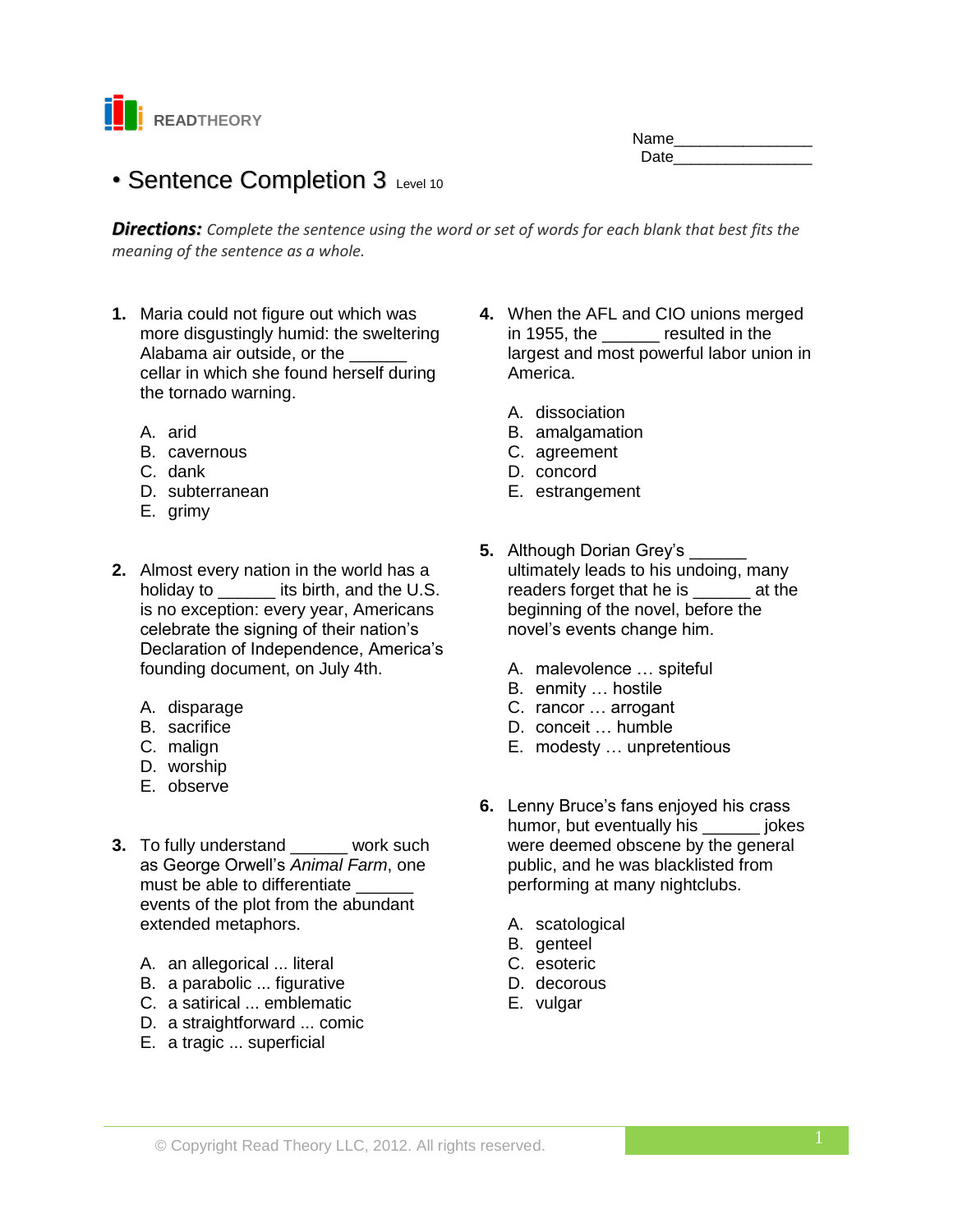# **Answers and Explanations**

1) **C**

To figure out what the missing word is, try to predict its definitions by using keywords from the prompt. Here, the keyword is "humid." The prompt makes clear that Megan feels that two things are quite humid: the outside air and the cellar. The missing word describes the cellar, and the only other word in the sentence that describes the cellar is "humid," so the missing word must also mean humid. Therefore, choice **(C)** is correct, as *dank* means unpleasantly moist or humid.

**(A)** is incorrect because *arid* means dry, the very opposite of humid.

**(B)** is incorrect because *cavernous* means hollow and large. While it could describe a cellar, the prompt does not provide enough information to describe the size of the cellar. The only information given about the cellar is that it is humid.

**(D)** is incorrect because *subterranean* means existing below the surface. This word can describe literally all cellars, since cellars are underground. Therefore, this word would be redundant in context.

**(E)** is incorrect because *grimy* means dirty. This word could describe a cellar, though the prompt does not provide any indication that it could describe this particular cellar.

## 2) **E**

To figure out what the missing word is, try to predict its definitions by using clues from the prompt. Here, the main clue is the colon, which is used to separate explanatory information from the rest of the sentence. This means that the fact that Americans celebrate their nation's birth explains the fact that the United States "is no exception" to the principle established in the first clause. The first clause explains that most nations have a "holiday" relating to their "birth," and the missing word describes what the holiday does. Since the example given is how Americans "celebrate" the  $4<sup>th</sup>$  of July, the missing word must likewise mean celebrate. Because the secondary definition of *observe* means to celebrate or acknowledge an important date, choice **(E)** is correct.

**(A)** is incorrect because *disparage* means to belittle and, as such, does not describe what most nations do to commemorate their births. The sentence only provides examples of a nation celebrating its history, not belittling it.

**(B)** is incorrect because *sacrifice* means to offer or kill something for religious purposes. The prompt only states that nations "celebrate" their births, not that they kill anyone or anything as part of a ritual.

**(C)** is incorrect because *malign* means to slander or defame. This word does not describe what most nations do their births, given that the sentence only provides examples of a nation celebrating its history.

**(D)** is incorrect because *worship* means to deify or treat with the reverence of a holy spirit. This word is too extreme for this prompt. While the prompt suggests that every nation celebrates its birth, it does not go so far as to suggest that most nations have turned its founders or leaders into gods.

#### 3) **A**

To figure out what the missing words are, try to predict their definitions by using keywords from the prompt. In this prompt, each missing word has its own keywords. The first missing word's keywords are at the end of the sentence, where the prompt gives the definition of the missing word as a work that involves "abundant extended metaphors." The second missing word is contrary to "abundant extended metaphors" and describes the "plot" of the work. Thus, the first missing word describes a type of work that uses metaphors, and the second missing word implies the opposite of this figurative language. Therefore, the best choice is **(A)**: *allegorical* means involving a figurative or metaphorical treatment of a literal subject, while *literal* means not figurative or not metaphorical.

**(B)** is incorrect because only the first word works in context. *Parabolic* means pertaining to a parable, a short work that conveys meaning in an indirect manner. This word could be used for the first missing word. However, *figurative* means metaphorical and could not be used to refer to the part of a work that does not contain "abundant extended metaphors."

**(C)** is incorrect because neither word works in context. *Satirical* means ironic or sarcastic, while *emblematic* means symbolic. The prompt does not suggest that the works in question are sarcastic. Moreover, symbolic would not be used to refer to the part of a work that does not use "abundant extended metaphors," since metaphors are symbolic.

**(D)** is incorrect because neither word works in context. *Straightforward* means exact or precise. This does not describe a text that makes heavy use of metaphors or other figurative language. *Comic,* on the other hand, means humorous. There is no evidence in the prompt that works such as *Animal Farm* are intended to be humorous.

**(E)** is incorrect because only the second word works in context. *Tragic* means somber or depressing, though the prompt does not imply that the types of work in question are necessarily sad. However, *superficial* means pertaining to the surface and, as such, could work to describe the opposite of "abundant extended metaphors."

#### 4) **B**

To figure out what the missing word is, try to predict its definitions by using keywords from the prompt. Here, the keyword is "merged," a verb that describes what the two unions did. The missing word describes the result of what the unions did. Thus, the